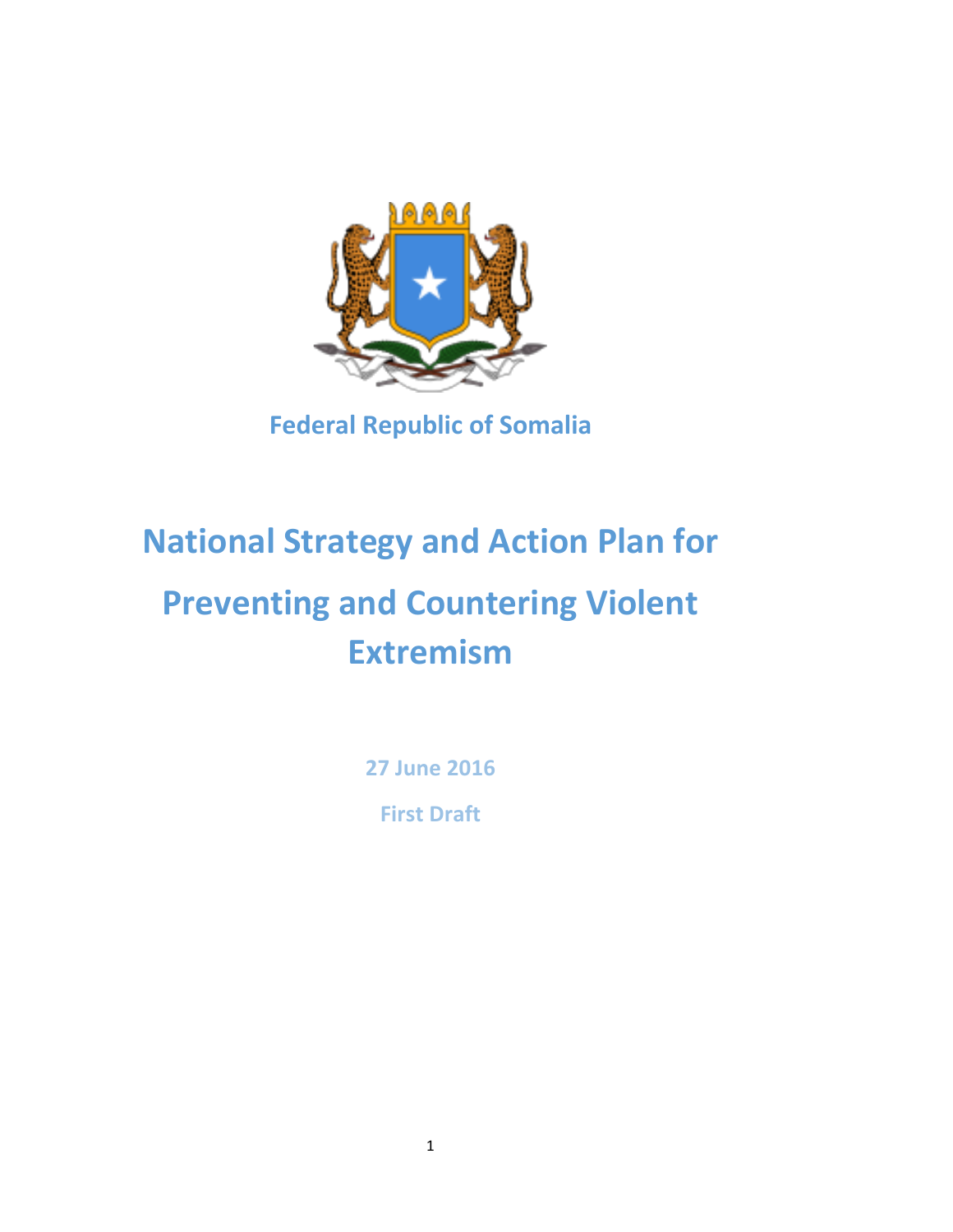ٱدْعُ إِنَّى سَبِيلِ رَبِّكَ بِٱلْحِكْمَةِ وَٱلْمَوْعِظَةِ ٱلْحَسَنَةِ وَجَدِلْهُم بِٱلَّتِي هِيَ أَحْسَنُ إِنَّ رَبَّكَ هُوَ أَعْلَمُ بِمَنصَلَّ عَنِ سَبِيلِهِ ۗ وَهُوَ أَعَلَمُ بِٱلْمُهَنَّذِينَ ۞

*Invite to the way of your Lord with wisdom and good instruction, and argue with them in a way that is best. Indeed, your Lord is most knowing of who has strayed from His way, and He is most knowing of who is [rightly] guided.*

#### **Foreword by the President**

The overwhelming majority of people in Somalia reject violent extremism. Working across *government with the active involvement of regional administrations as well civil society, the* Federal Government of Somalia has developed a comprehensive Somali-owned and Somali*led* National Strategy and Action Plan for Preventing & Countering Violent Extremism.

The Council of Ministers led by the Prime Minister, His Excellency Omar Abdirashid Ali *Sharmarke, fully support this Strategy and he has appointed Hon Mustafa Duhulow to serve* as national CVE Coordinator to ensure all relevant agencies are actively involved and that *they* work together as a team with our Federal Regions and alongside our civil society and *private sector partners.*

I would like to thank the leadership of Hon Mustafa Duhulow as CVE Coordinator and Abdirahman Omar Osman (Eng. Yarisow), Senior Advisor to the Federal Government of Somalia, as they have steered the process of developing the National Strategy. I would also like to thank the European Union for its support during the devising of the strategy through Blueprint Somalia. Without their support we would not have been able to produce this very important strategy for Somalia.

It is also essential that we work closely with our international partners. The Secretary-General of the United Nations recently recommended that each Member State develop a national plan of action to prevent violent extremism which sets national priorities for *addressing the local drivers of violent extremism. He stressed the importance of developing action plans in a "multidisciplinary manner, to include countering and preventing violent* extremism measures, with input from a wide range of government actors such as law enforcement, social service providers and ministries of education, youth and religious affairs, as well as non-governmental actors, including youth, families, women, leaders, be they religious, cultural and educational, civil society organization, the media and the private *sector."*<sup>1</sup>

This strategy and its Plan of Action take all those recommendations on board. It lays out the *collective vision of the Federal Government of Somalia and develops initiatives to better* 

<sup>1</sup> UN General Assembly, "Plan of Action to Prevent Violent Extremism," Report of the Secretary-General. UN General Assembly, A/70/674 Avilable online at:, 24 December 2015, para. 44(a), http://www.un.org/ga/search/view\_doc.asp?symbol=A/70/674.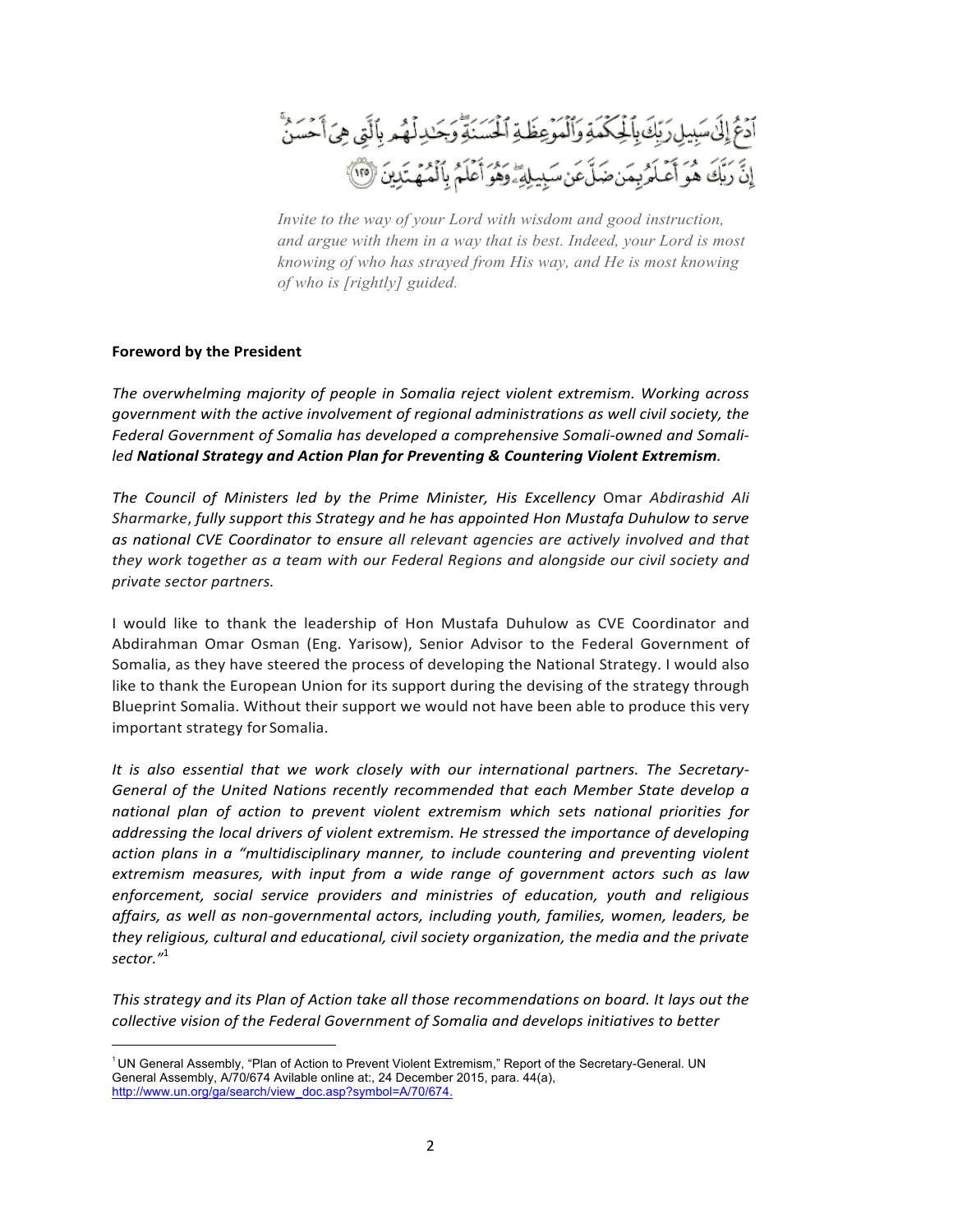understand and then prevent and counter extremist influences that threaten Somalia's security. It forms an essential and complementary element to the Somali government's *efforts* to address national security threats within a framework of good governance, human *rights, and the rule of law.* 

We are very encouraged by the progress made in towards the inclusive process that has gone into this strategy and have no doubt that the guidance this document provides will *help* Somalia to become more resilient and find the lasting peace that we all want and *deserve. This is a living document. It will be reviewed and recalibrated regularly to meet and*  address changing circumstances. I urge you to read it carefully, internalize it, engage with it and share it – and then assist us to implement it.

> H.E. Hassan Sheikh Mohamud President of the Federal Government of Somalia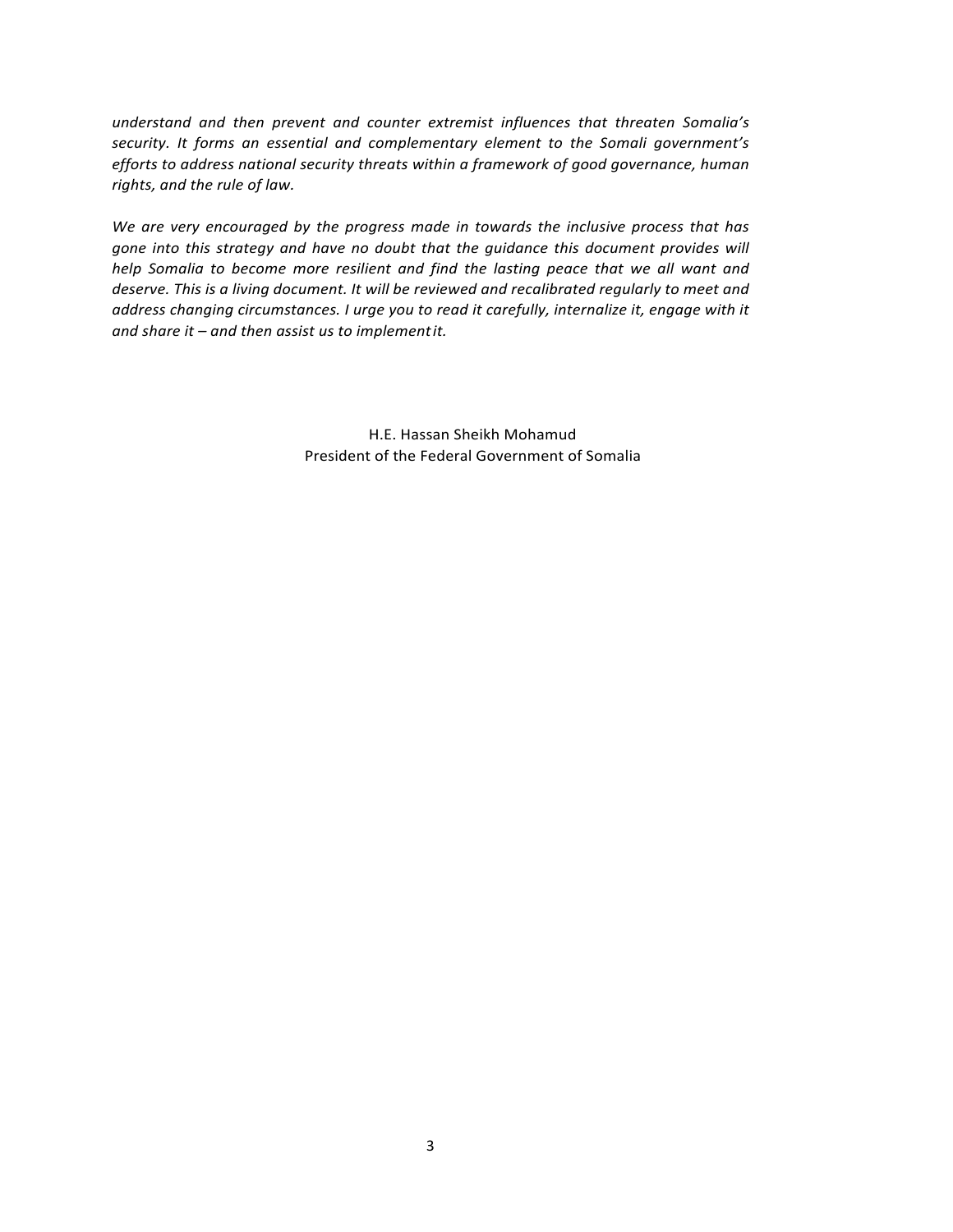#### **Foreword by CVE Coordinator**

It is my pleasure and a great privilege to deliver our **National Strategy and Action Plan for Preventing & Countering Violent Extremism.** This document is the result of a rigorous, inclusive process of dialogue and discussion with all the key stakeholders our over the last 8 *months.* We now have a strategy that is fit for purpose and locally owned. It provides a *holistic, "whole of society" framework for addressing domestic and international security threats including terrorism. It focuses on countering the ideology and narratives of extremist groups that promote destruction and violence by using all the tools necessary in our* cultural context. For example, Somalia is a Muslim country; we want to ensure all religious programs are attuned to the peacefulness of *Islam* while showing Al-Shabaab's *actions are all against the practices ofIslam.*

The National Strategy will also advance the National Defector Programme for former *combatants* encompassing both low- and high-level defectors. Another area that the strategy will focus on is the on-going reconciliation efforts addressing the root causes for citizens joining terrorist groups. Since Somali society is clan based, Al-Shabaab take *advantage of existing grievances within communities (such as marginalized groups, neglected rural areas,). Reconciliation can help communities bolster local resilience against* Al- Shaabab and at the same time reinforce Somali traditions, values and cultures.

*I* am very grateful for the commitment and the leadership of our President, H.E. Hassan Sheikh Mohamud and our Prime Minister, H.E. Omar Abdirashid Ali Sharmarke, for their *consistent support during the development of the National Strategy and their ongoing commitment to support it during the subsequent implementation stage. I cannot thank H.E.* Abdirahman Omar Osman (Eng. Yarisow) enough for his tireless effort, dedication and *commitment during the process. I would also like to thank H.E. Michele Cervone d'Urso, the EU* Ambassador to Somalia and Blueprint Somalia Project for the support provided to us during the process to devise the comprehensive strategy.

*In* Somalia we have made important gains in disrupting the activities of al-Shabaab *militarily with the support of our African Union brothers (AMISOM), displacing the terrorists from most of the regions in South & Central of Somalia. But, while military power is necessary, it is not sufficient on its own to create lasting peace in Somalia. The National Strategy offers a multi-pronged approach that aims to win the hearts and minds of the people so that we will ultimately have a vibrant and inclusive society that can contribute to bringing peace and stability in Somalia.*

> Hon. Mustafa Duhulow CVE Coordinator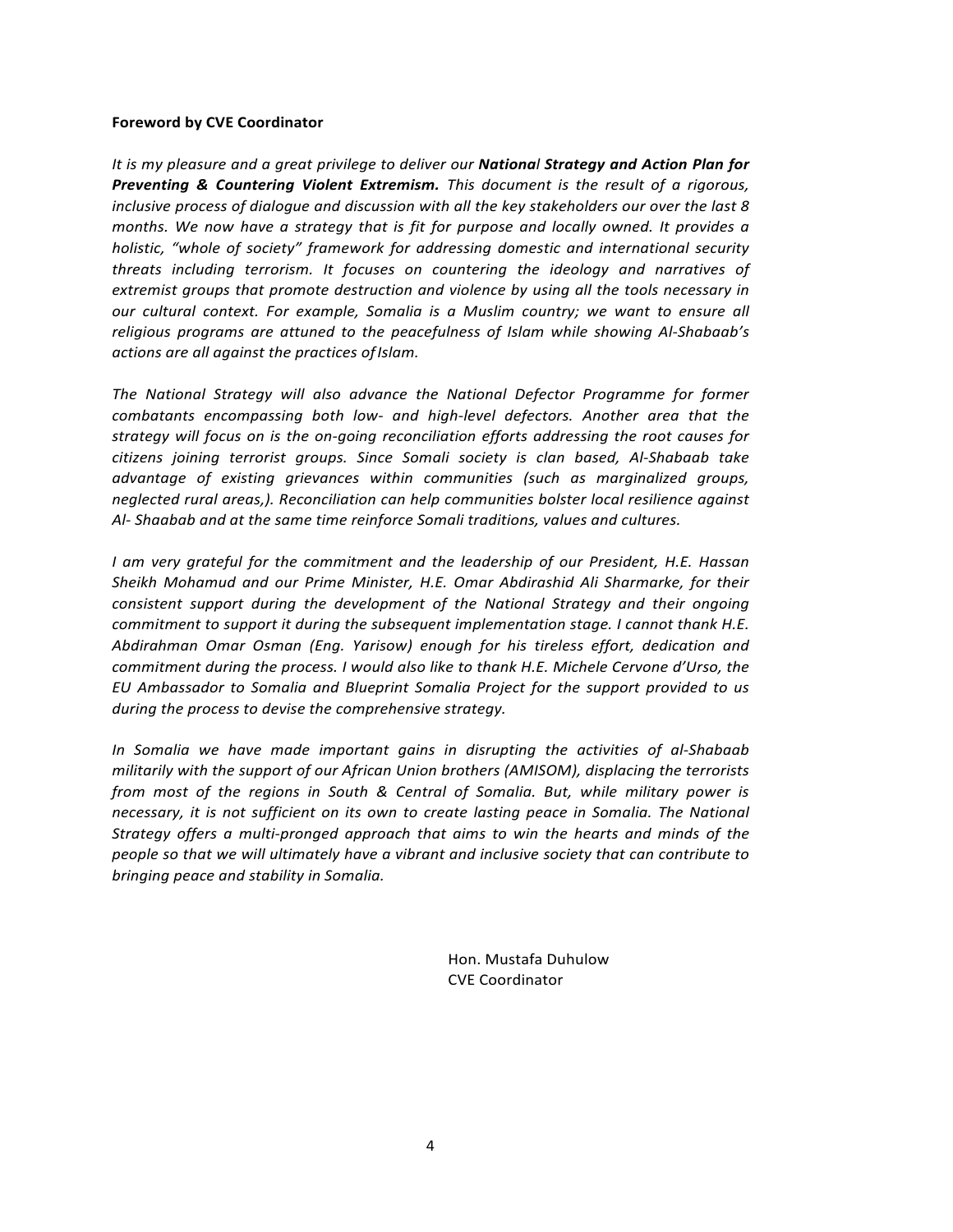# **Table of Contents**

| Toc453060332 |  |
|--------------|--|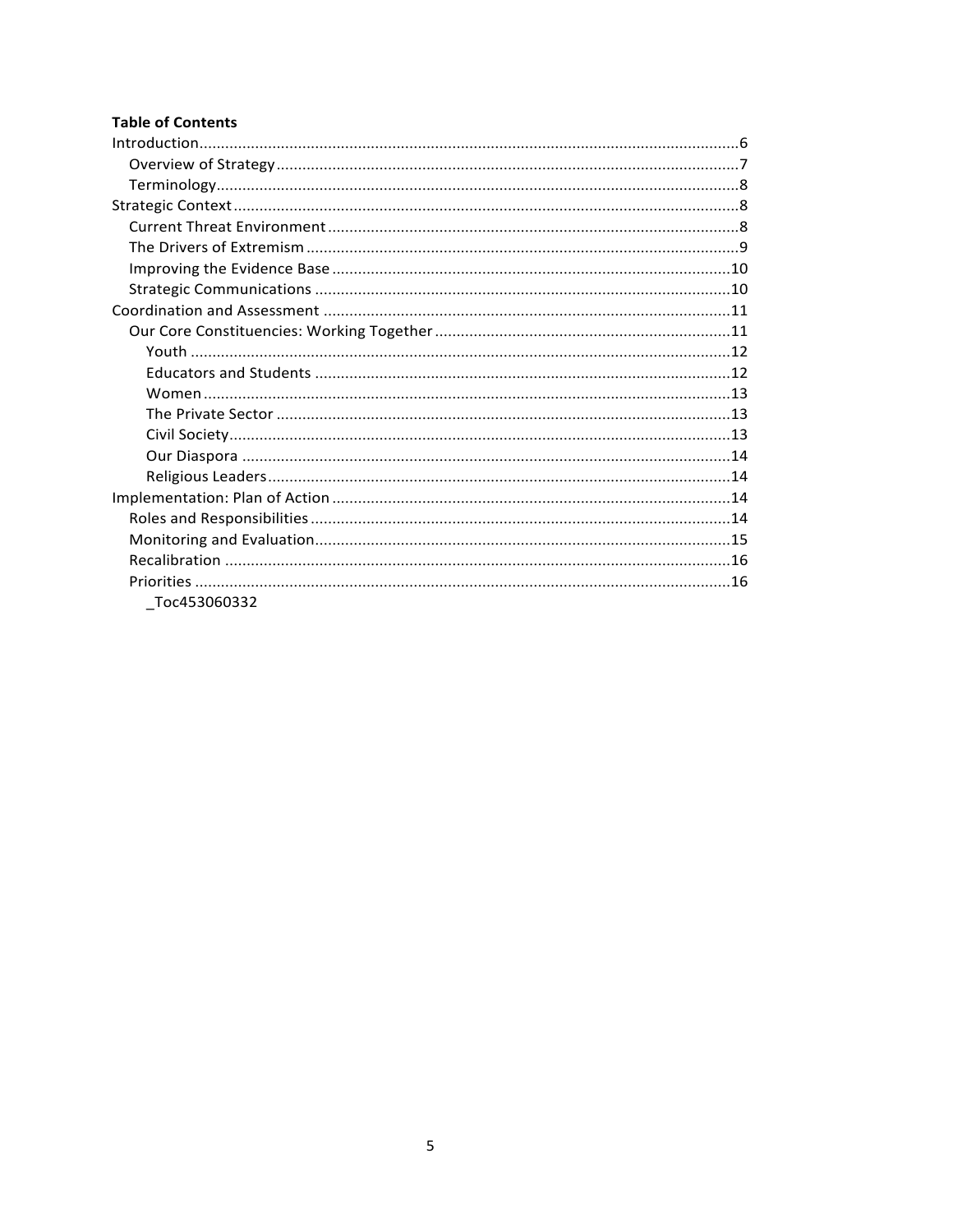#### **Introduction**

The **aim** of this strategy is to outline a clear vision for countering (once it is happening) and preventing (before it has happened) violent extremism. This will be based on a better understanding of the process of recruitment and the drivers of violent extremism as well as the development of sufficient capacity to support resilience within communities so they can live and prosper in a more peaceful Somalia. While this document provides guidance that can lead us toward the realisation of that vision, results and impact will depend on a collective effort to implement it.

The **core objectives** are to:

- organize across the government and with otherpartners
- strengthen research
- build capacity (including our own)
- communicate effectively
- measure progress
- and regularly recalibrate this document to ensure that the implementation is strategic, cohesive, sustainable, and consistently fit for purpose

This strategy is based on important **principles and values** that separate us from those who use violence against us and others. Islam promotes peaceful co-existence and harmony and our faith guides all our efforts. We strongly condemn any extreme form of Islam that twists and distorts our religion as a pretext for hatred and violence. We are also adamant that it is essential to uphold our solemn commitments to the global principles of human rights, civil liberties, the rule of law and all other aspects of good governance at every step of the way as we work to counter and prevent violent extremism.

This strategy is an integral part of our National Security Architecture. The Federal Government of Somalia's comprehensive approach to countering terrorism must "focus on the possible causes of terrorism and the development of remedial strategies." Counter terrorism legislation (currently awaiting approval from the Parliament) reflects a strategic approach that harnesses the relationship between government and the public in a positive and effective way.

The Peace and Security Goals that are articulated in the Somali Compact also underscore the importance of prevention efforts. PSGs 2 and especially 3 focus on a comprehensive process through which fighters in Somalia can disengage in line with international law and human rights, committing to "assist in setting the necessary conditions to reduce the influence of extremism within Somali society."<sup>2</sup>

The High-Level Partnership Forum has made it clear that it recognizes "the importance of a comprehensive approach to preventing violent extremism in Somalia, beyond military

 $2$  The Somali Compact 2013, Federal Government of Somalia, Pagepage 7. Avalilable online at:, http://eeas.europa.eu/delegations/somalia/documents/press\_corner/20130916\_the\_somali\_compact.pdf.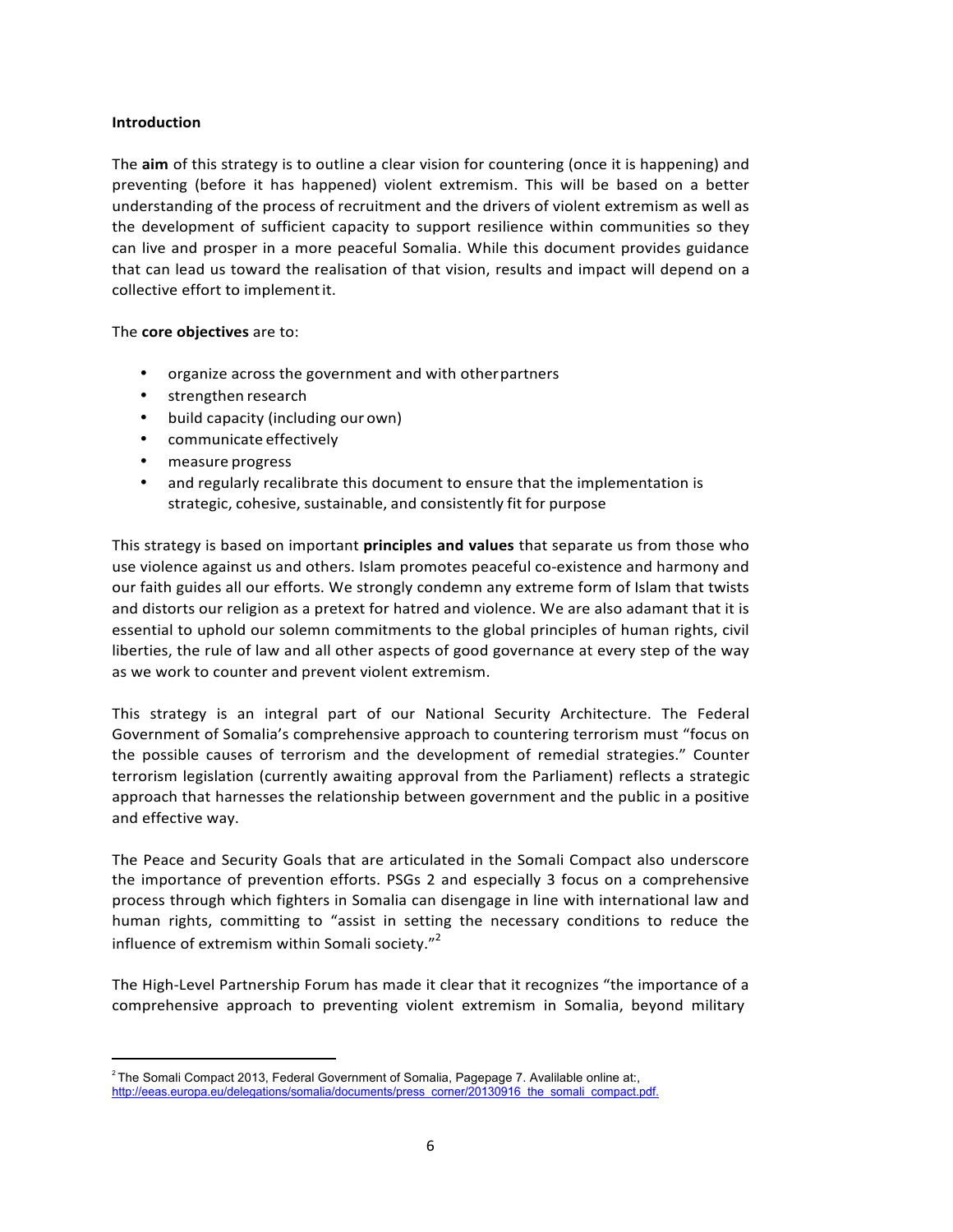operations and including addressing the root causes of radicalization and pledg[ing] to work together to address these factors."<sup>3</sup>

The United Nations has also helped to raise awareness of the need for a more strategic approach to countering and preventing violent extremism. The UN Secretary-General recently released a "Preventing Violent Extremism Plan of Action," which states that "each Member State should consider developing a national plan of action to prevent violent extremism which sets national priorities for addressing the local drivers of violent extremism.<sup>"4</sup> This has been reinforced by the Geneva Conference on Preventing Violent Extremism in April 2016 which concluded with a strong endorsement of this recommendation.

#### **Overview of Strategy**

All functioning societies require traditional rule of law responses to address the terrorist threat, such as investigation, prosecution, a judiciary and a detention system. However, it is increasingly apparent that these measures alone cannot address the increasingly unpredictable and diffuse nature of violent extremism. Indeed, where Governments rely on traditional kinetic approaches in isolation, they been found to be counterproductive in marginalised communities where they may be perceived as overly-coercive. This is the *modus operandi* of violent extremist groups to use instability and the threat of extreme violence to provoke a response that they can use to build their own support.

It is in this context that preventing and countering violent extremism requires a strategic approach that can effectively address the enabling environment for violent extremismchallenging structural conditions, addressing grievances (including poverty, competitive control over territory, illiteracy, lack of employment opportunities), as well as countering ideologies that contribute to the violent radicalization and the mobilization of individuals or groups to violence. This requires a better understanding violent extremism and recruitment in the context of individual, family and intra-community dynamics as well as the political dimensions related to other social constructs, including clans.

This strategy provides guidance in supporting those communities being targeted for recruitment: by providing tools for family, friends, and trusted community leaders to undertake interventions at the individual level; partnering with local civil society organizations in efforts that promote community empowerment through civic participation, skills development, community mediation and dialogue; and working with local civil society organizations to facilitate state-community dialogue to address community grievances.

We conclude this document with a Plan of Action that is focused on practical and wellcoordinated implementation of a range of focussed activities with clear priorities that will guide our collective efforts to prevent and counter violent extremism in Somalia.

<sup>&</sup>lt;sup>3</sup> COMMUNIQUE Ministerial High-Level Partnership Forum, Istanbul, 23-24 February 2016, paragraph 15, page 4. Available onine at: , para. 15, http://new-deal.so/wp-content/uploads/2016/03/COMMUNIQUE-.pd

<sup>4</sup> UN General Assembly, "Plan of Action to Prevent Violent Extremism," Report of the Secretary-General. UN General Assembly, A/70/674 Avilable online at:, 24 December 2015, para. 44, http://www.un.org/ga/search/view\_doc.asp?symbol=A/70/674.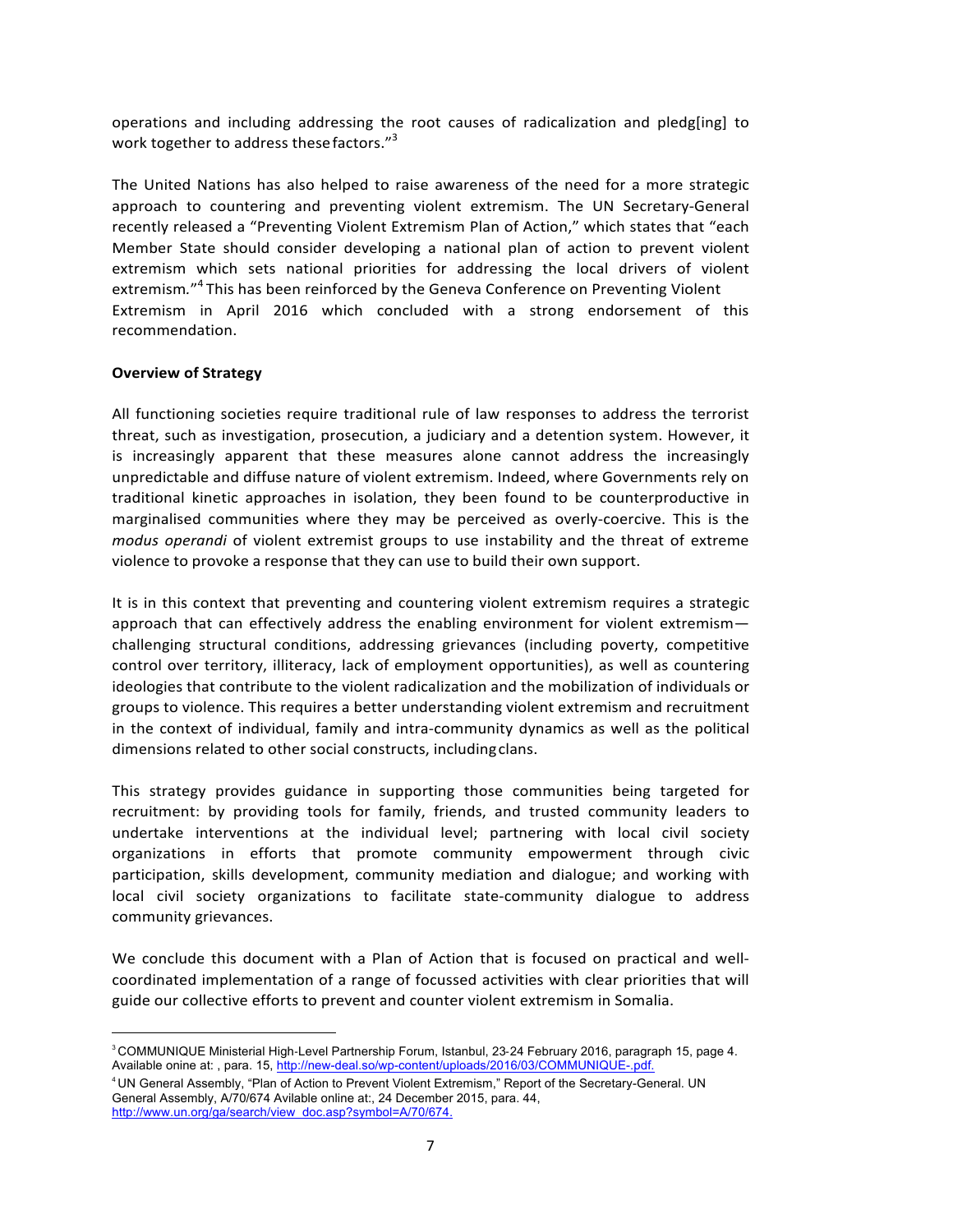#### **Terminology**

The following terms help to provide common understanding and more clarity about what we aim to prevent and counter in this strategy and its implementation process.

**Violent Extremism**: The United Nations has recently noted that "Violent extremism is a diverse phenomenon, without clear definition," but we are guided by our understanding that violent extremism is essentially the beliefs and actions of people who support or use ideologically motivated violence to further social, economic, or political objectives.

**Preventing and Countering Violent Extremism** is therefore defined for our purposes as: policies and activities that aim to prevent populations from committing or materially supporting ideologically motivated violence against civilians that is justified using ideology. It also includes efforts to counter the message and disrupt and challenge actions, including the use of propaganda, undertaken by violent extremists. Following the guidance in this Strategy, our P/CVE efforts focus on building community resilience by working with government and nongovernment partners.

**Terrorism** is defined as criminal acts, including against civilians, committed with the intent to cause death or serious bodily injury, or taking of hostages, with the purpose to provoke a state of terror in the general public or in a group of persons or particular persons, intimidate a population, or compel a government or an international organization to do or to abstain from doing any act.

**Radicalisation leading to violence** is a process by which a person to an increasing extent accepts the use of violent means, including terrorism, in an attempt to reach a specific political/ideological objective.

#### **Strategic Context**

## **Current Threat Environment<sup>5</sup>**

Somalis have suffered a great deal from the effects of violent extremism and we are determined to prevent it from claiming more lives. We are proud of the progress that we have made in recent years against al-Shabaab and we are determined to continue our efforts to defeat them and any others who engage in violent extremism and commit acts of terrorism. It is important that our strategic vision is long-term and that it encourages us to prepare for life in Somalia without al-Shabaab. However, we are also aware that the group has proved both resilient and adaptive. It continues to operate in swaths of the rural areas of southern and central Somalia, especially in the Juba valley, as well as in areas of Puntland and in northern Kenya. It focuses on innocent people, attacking hotels, public spaces and other soft targets and also our international partners who have come to Somalia to help us.

<sup>5</sup> Our National Threat Assessment provides a more comprehensive overview and assessment of the current and projected security issues for Somalia.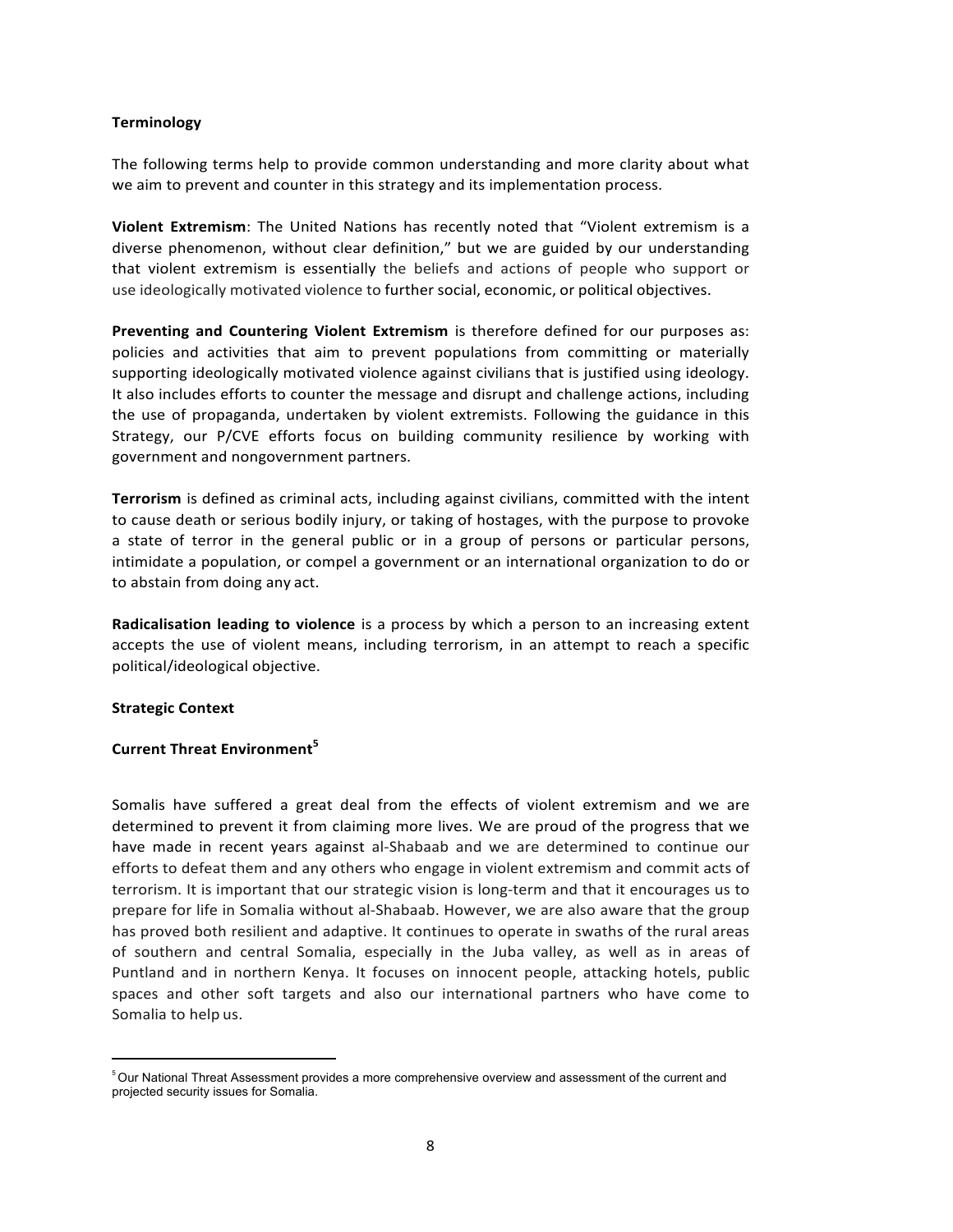Where we seek to build stability, security and prosperity, Al-Shabaab a destabilizing effect not only in our country but also in the wider Horn of Africa Region. Attacks on soccer fans in Uganda, diners in a restaurant in Djibouti, shoppers in a mall and students at a university in Kenya, for example, showed that al-Shabaab has the ability to mount a mass casualty terrorist attack on a par with anything that any other affiliate of al-Qaida may do.

There are also concerns that Da'esh (ISIL) might gain a foothold in the region after it mounted a concerted campaign in the second half of 2015 to entice al-Shabaab to switch allegiance from al-Qaida. This has failed to take root (so far) but we must be prepared to continue to adapt our approach to prevent and counter all forms of violent extremism and terrorism to protect our people.

The national and international forces that are fighting al-Shabaab have made significant gains, but more needs to be done to capitalize on the momentum created by successful strikes against the movement's leadership and the territorial gains it has suffered.

In parallel, the development of a more robust Strategic Communications effort to counter the appeal of violent extremism combined with efforts to build the resilience of communities and other efforts to prevent recruitment and radicalization by violent extremists provides the final pillar of the strategy.

#### **The Drivers of Extremism**

A growing body of research on violent extremism has led to the identification of two parallel sets of drivers that can contribute to an individual's support for violent extremist agendas and/or participation in extremist groups. The first set is commonly referred to as "push factors." These are structural conditions—underdevelopment, lack of access to education or employment, social marginalization, for example—that in themselves, or most likely in combination with other factors, can fuel grievances that make individuals receptive to violent extremism. These grievances may be felt on behalf of communities with whom individuals share a cultural, ideological, religious, or ethnic bond, even if they are at a physical distance.

The second set of factors identifies so-called "pull factors." These factors are classified as more immediate incentives that make violent extremist ideas or groups appealing including the attraction of charismatic individuals, powerful strategic communications and compelling messaging, financial or other material benefits, or the social status that some group members feel they achieve as being part of a terrorist or militant group.

There is a wealth of expertise and local insight into these phenomena but there is a need for this to be formalised and for the push and pull factors to be more systematically categorised and analysed. There is also an acute need for a greater quantity of up to date research, field studies and analysis to identify drivers of violent extremism in the Somali context that could provide a clearer evidence base with which to better inform policy and program decision making.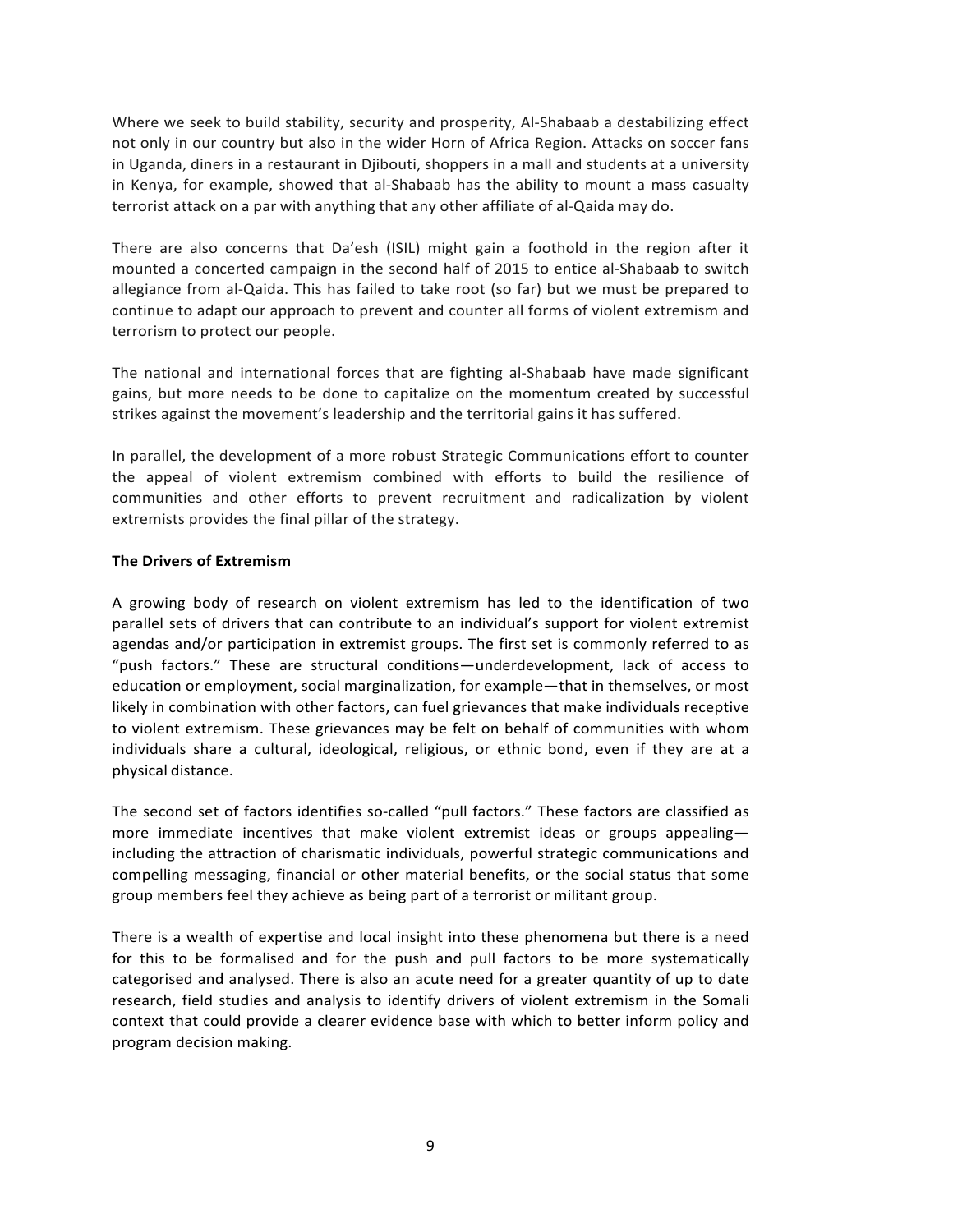#### **Improving the Evidence Base**

It is vital that we build upon and draw from solid research that is specifically focused on the unique challenges related to violent extremism facing our country and our region. Some very useful preliminary data exists. For example, interviews conducted with 88 former al-Shabaab fighters in Mogadishu in September 2014 revealed that economic incentives were an overwhelmingly powerful factor in their decision to join al-Shabaab.<sup>6</sup> Those interviews revealed that young boys were persuaded to join the group after being given mobile phones and the promise of up to \$50 per month.<sup>7</sup> We also know that direct recruitment is not the only way al-Shabaab leverages financial incentives. They have also played "on the divide between those in cities and towns, the group gives salaries to elders who stay in rural areas with their clans. It also empowers younger men, especially from minority, or less powerful clans, to better protect their communities and immediate families."<sup>8</sup> This is a common pattern in violent extremism globally, where groups will seek to exploit ethnic, tribal and sectarian tensions to build support and further their own objectives.

#### **Strategic Communications**

There is also a need for specific research to provide a baseline of cureent perceptions of extremism and inform proactive strategic communications, especially in the areas of counter-ideological or counter-narrative programming. International good practice demonstrates that often the institutions of government alone is not necessarily the most effective communicator in this regard. It is therefore critical that credible partners are identified who can serve as influencers to those who are most vulnerable to being drawn towards violent extremism. Building the capacity of these key actors, including victims and formers would allow for the development of powerful, resonant narratives that can then be deployed across a range of communications channels including radio, television, the Internet and on mobile platforms. Emphasis on measuring the impact of programming in this area will also be of vital importance to ensure that our work is successful and cost effective.

There is also a need to deliver intensive as well as enduring campaigns to build confidence in the institutions of government and to counter Al Shabaab's narratives of destruction and violence. This will require time, effort, significant funding and the use of multiple channels to reach Somali and international audiences. Some elements of the campaign might include devising a Somali-language campaign slogan, identifying and exploiting a 'poster child' for a campaign against AS to encourage defectors, undermining aS's sources of credibility (its operational effectiveness, its status and its 'religious' credentials) or the design and distribution of print products such as posters, pamphlets, comic books and other campaign materials. The use of social media will also be very important since this is an area of the information environment that the extremists already make extensive use of (Twitter, Facebook and other platforms).

<sup>&</sup>lt;sup>6</sup> Anneli Botha and Mahdi Abdile, "Radicalisation and al-Shabaab recruitment in Somalia," Institute for Security Studies, September 2014, p. 5, https://www.issafrica.org/uploads/Paper266.pdf

 $<sup>7</sup>$  Ibid.</sup>

<sup>8</sup> International Crisis Group, "Somalia: Al-Shabaab – It will be a Long War," Africa Briefing N°99, 26 June 2014, p. 14, http://www.crisisgroup.org/~/media/Files/africa/horn-of-africa/somalia/b099-somalia-al-shabaab-it-will-be-a-long-

war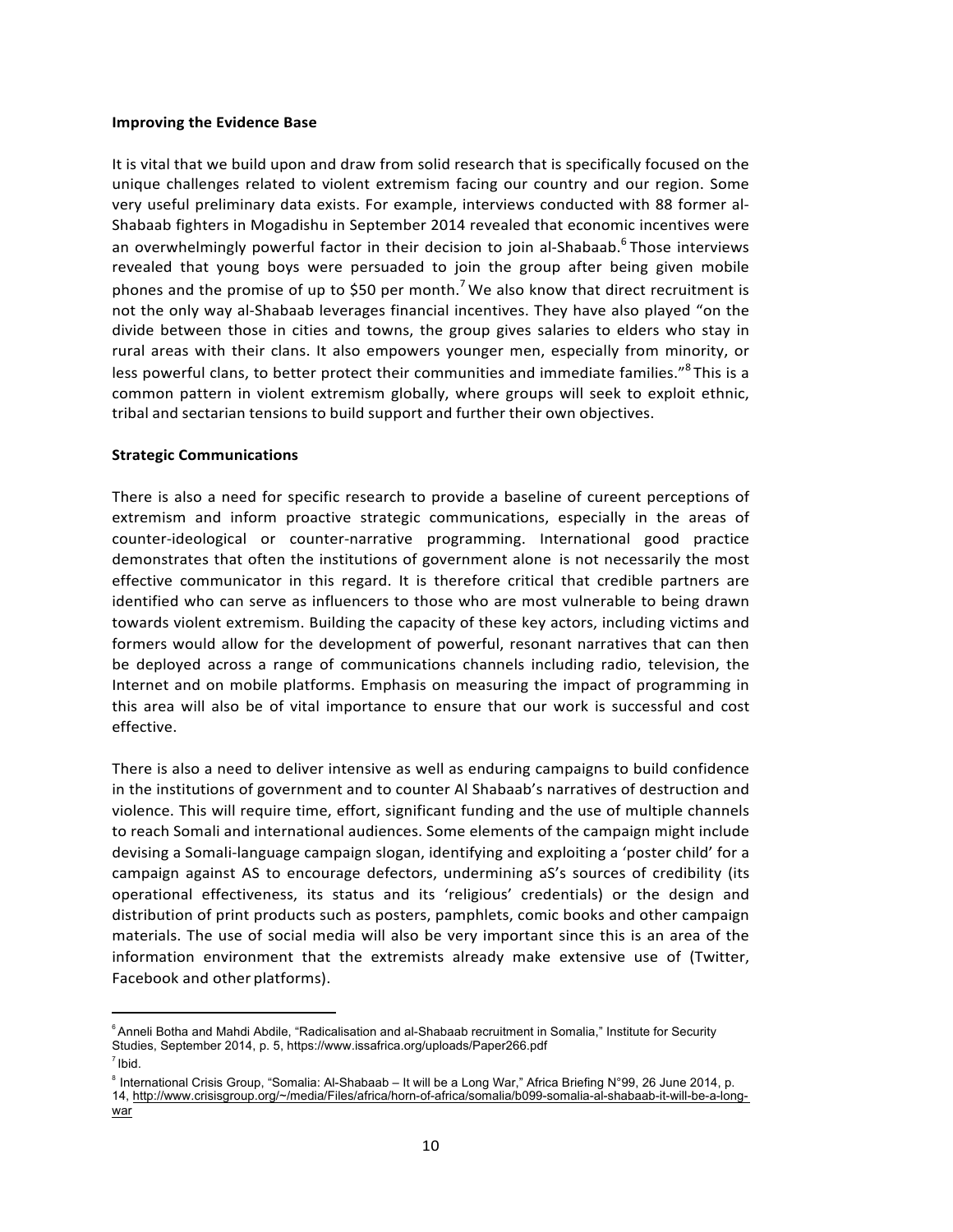Outreach and engagement will also be vital to the communications component of National Strategy. The youth must be mobilised to target schools, colleges, universities. At the same tinme, figures of religious authority should be encouraged to issue fatwas against Al-Shabaab. The public perception of the Somali security forces should be enhanced both through deeds and messages and a positive form of Somali patriotism should also be encouraged. Community-based approaches to security should be assisted including 'Neighbourhood Watch'', Report Suspicious Activity, messaging streams and be an integral component of community policing efforts.

The Strategic Communications component of the National Strategy will also implement indirect activities to counter the narratives of al-Shabaab such as cultural festivals, reconciliation conferences, demonstrations against Al-Shabaab, national competitions across a range of artistic disciplines (music, poetry, the visual arts) while at the same time denouncing al-Shabaab's twisted and un-natural version of Somali culture. Celebrities and prominent Somalis will be encouraged to act as 'brand ambassadors' for authentic Somali culture.

Since P/CVE is a global phenomenon Somalia's international supporters also have a role to play in the fight against terrorists, mobilising funding for CT and P/CVE communications.

#### **Treatment and Handling of Disengaged Combatants**

Helping low risk combatants to reintegrate back into the community while protecting their human rights is a longstanding and important objective of the Federal Government of Somalia and it is an integral part of the National Strategy. The importance of placing this within a Human Rights-compliant context cannot be understated. This is not just a moral and ethical issue. Lessons learned from violent extremism globally clearly demonstrate that the denial of fundamental human rights serves only to encourage wider sympathy and support for violent extremist causes as well as providing a disincentive for combatants to move away from violence. Our National Programme for the Treatment and Handling of Disengaged Combatants in Somalia is achieving tangible results and it is growing with the help of international partners. We now have four facilities that offer shelter, protection and vocational training to former male and female al-Shabaab combatants. This programme helps to provide an opportunity for people to re-enter society as productive, law abiding citizens and it allows us to learn more about radicalisation and recruitment processes. Applying the strategic communications elements of this strategy will ensure that rehabilitated former combatants can inform, and in some cases deliver, credible messages that dissuade others from joining the ranks of violent extremists and terrorists.

#### **Coordination and Assessment**

#### **Our Core Constituencies: Working Together**

The process for developing this strategy was necessarily inclusive. Over the course of the last eight months, we worked with key stakeholders from the Regional Administrations, local municipalities, the relevant line ministries, and civil society at the community level including youth groups, organizations focused on empowering women, religious leaders,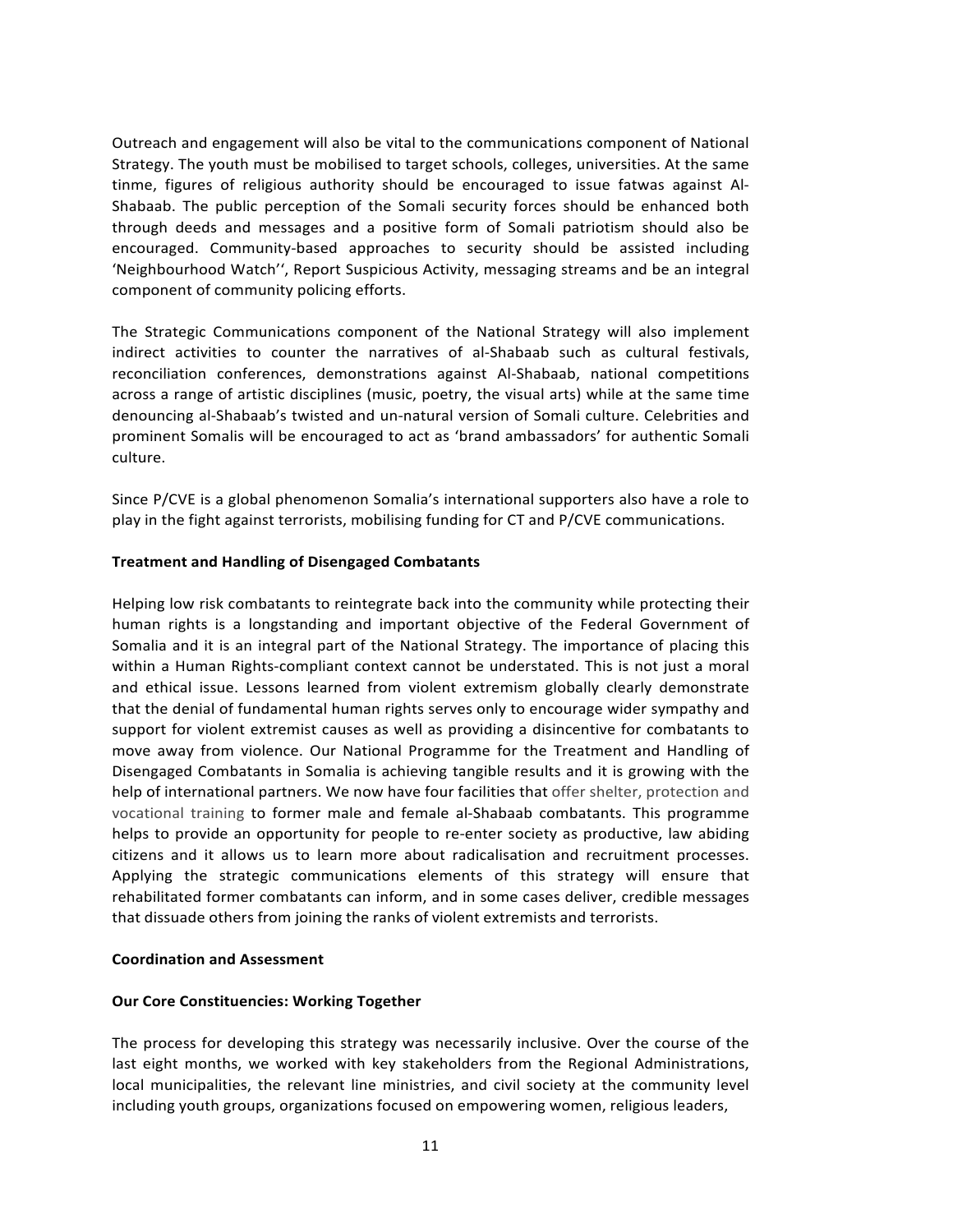the diaspora, the private sector, and other partners at the national, regional, and international level.

Meeting of stakeholders to develop our Strategy, including line-ministries and representatives from Regional Administrations, May 2016

#### **Youth**

Children and youth are often victims of the scourge of radicalization and violence. Violent extremists are also actively recruiting children, some of whom are barely teenagers, Youth are particularly vulnerable to the lure of groups such as al-Shabaab who offer them a salary, gifts (which can be as simple as a mobile phone), a sense of belonging and a false promise of excitement and glory. The vast majority of our young people abide by the law and have aspirations for better and peaceful lives for themselves, their families and their communities. They are the key to our future. We need to engage and empower our young people and ensure that they have the skills and employment opportunities. We should not only work for young people—we should work with them. We have a duty to unleash the great potential of young people to promote peace, development, justice, and understanding in Somalia. It also important to support opportunities for our youth to learn from their peers, including traditional elders, who play an enduring and essential role in our society by resolving disputes, maintaining peace and setting priorities for communities.

#### **Educators and Students**

Education is an essential part of preventing violent extremism. It can play a critical role in helping young people distance themselves from extremism, learn about the peaceful message of Islam that guides us and how to identify and resist the 'pull factors' that may draw them towards recruitment. Our focus on education is not only about the content of the curriculum; it is also about fostering relationships between people and their communities in order to ensure a safe, collaborative and constructive environment. The most influential actors include teachers, families, other students, and local community leaders (including the private sector). The engagement of these actors was deemed essential to ensuring the sustainability of efforts and continuity during and after school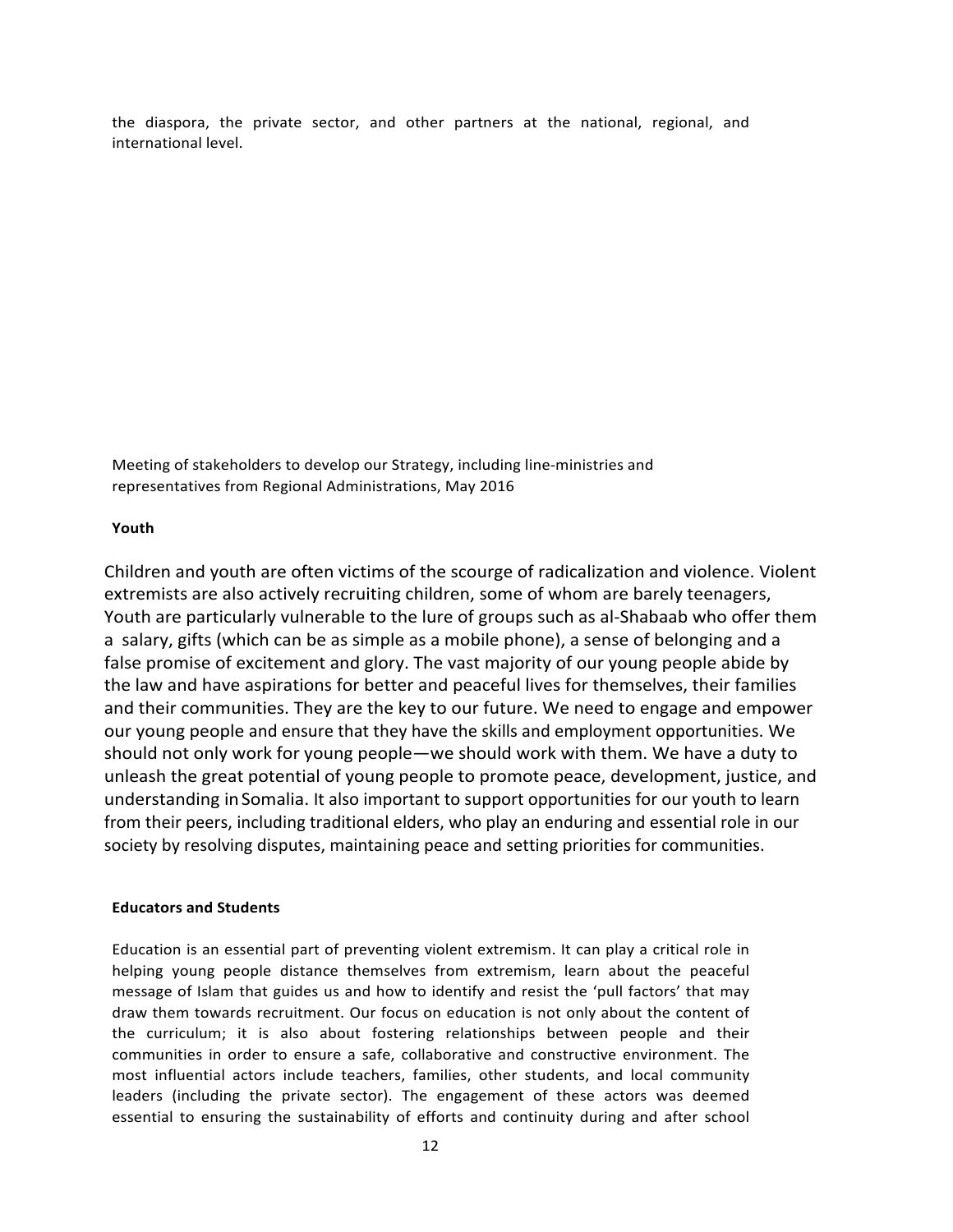hours.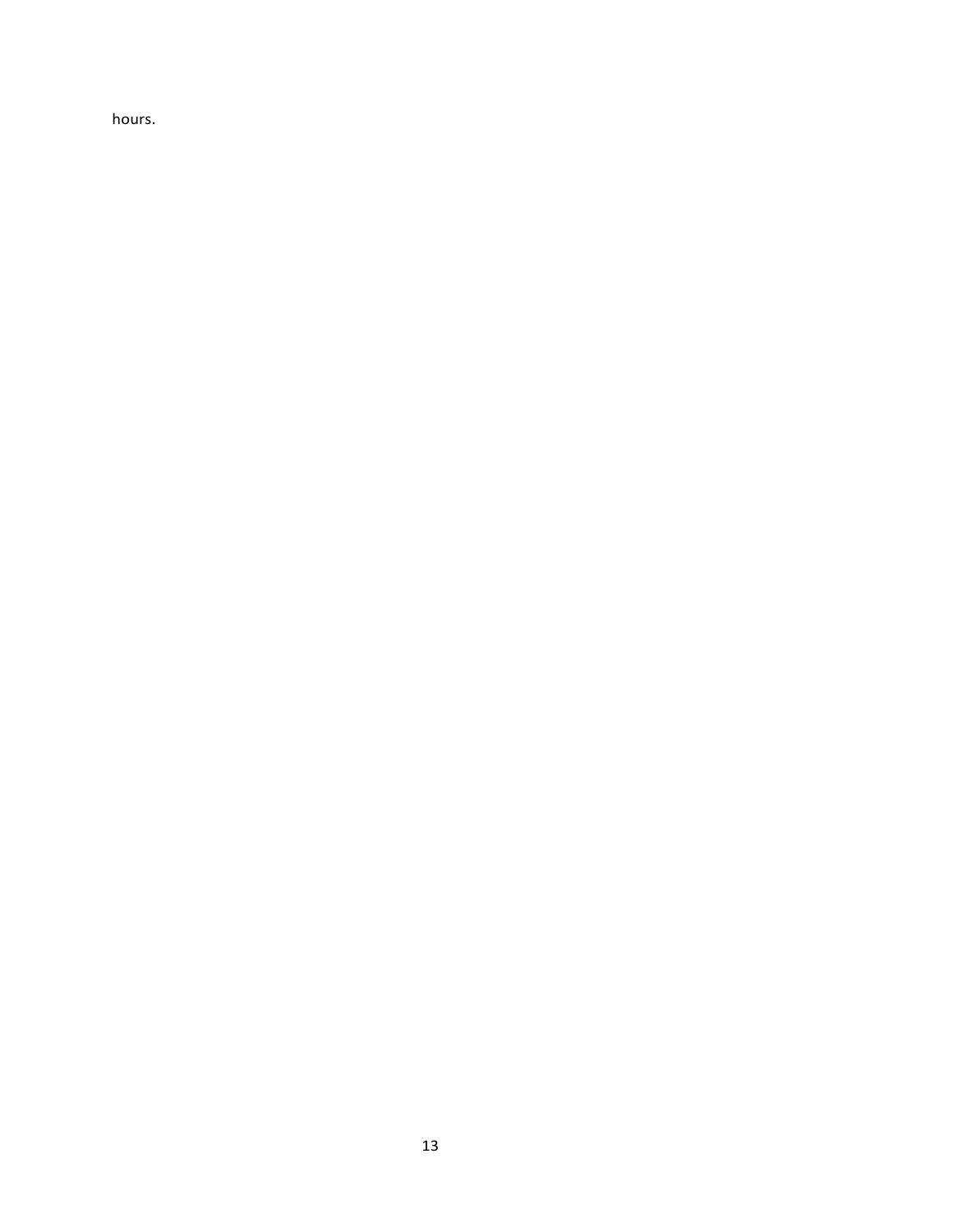#### **Women**

Women are another group in society who often find themselves on the frontlines of violence and terrorism. They have an essential role to play at the heart of our prevention efforts in Somalia since mothers, sisters and daughters are often the bread winners of Somalia and are uniquely positioned in homes and communities to understand changes in the behaviors of children and in their respective locals, and to provide powerful countervailing incentives.<sup>9</sup> The experiences, perspectives and knowledge of women and girls are critical to developing informed, contextually relevant and sustainable prevention projects.

#### **The Private Sector**

The private sector, including local business owners and foreign investors, is an obvious and necessary partner in our efforts to prevent and counter violent extremism. Violent extremism is bad for business. It ruins the market place and the ability of the honest business owner to trade freely. It frightens away customers, disrupts supply chains, blocks the movement of goods and people, thwarts enterprises of all sizes and lowers the return on investment across entire regions. Prosperity can only be built on stability, so investment in countering violent extremism is an investment in the future growth of our country and our people. We need to do more to engage the business community and others in the private sector more actively, not only for the financial resources but also for the innovation, talent, skills and competences that can help us generate legitimate commerce that provides economic opportunity and a prosperous future.

#### **Civil Society**

We are fortunate to have vibrant civil society organizations working in rural and urban communities across Somalia. They have been actively engaged in efforts to address the conditions conducive to the spread of violent extremism and terrorism long before the term *countering violent extremism* was coined. They work at the community level on P/CVE-relevant issues. This includes implementing grassroots development initiatives, providing humanitarian relief, empowering marginalized communities, protecting human rights, improving governance, expanding political participation, empowering youth and women, facilitating inter and intra-religious dialogue, and preventing and resolving violent conflict.

They are a vital partner in efforts to prevent and counter violent extremism. They help to give a voice to marginalized and vulnerable groups, provide a constructive outlet for the redress of grievances and, increasingly, they are working on P/CVE-specific issues such as conducting research on the drivers of violent extremism, developing counter-narratives delivered by credible voices, working with survivors of terrorism and assisting in the rehabilitation and reintegration of individuals who have been radicalized by violent extremists.

<sup>&</sup>lt;sup>9</sup> Mans World, Schlaffer and Kropiunnig.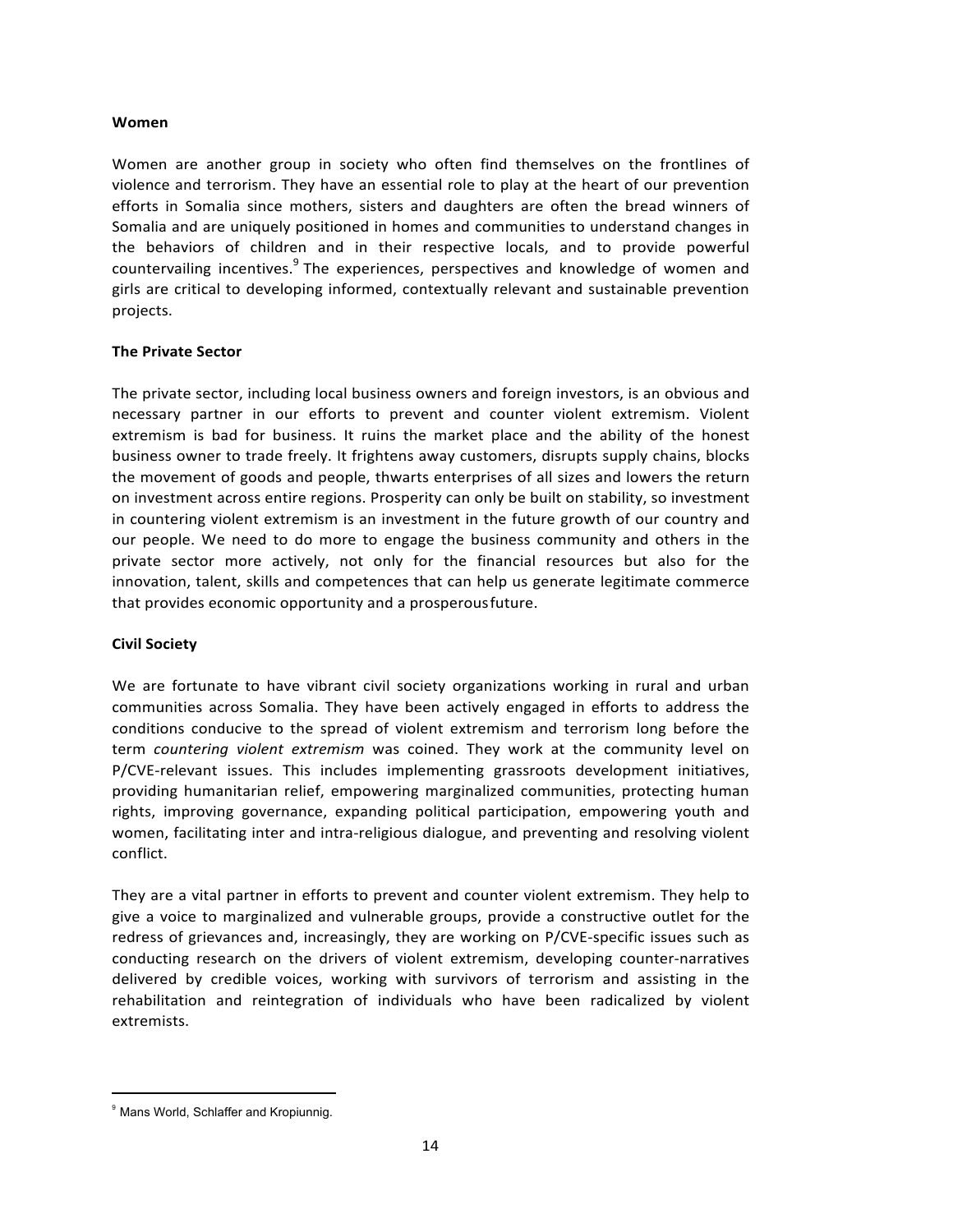#### **Our Diaspora**

It is very encouraging to see so many Somalis returning to our country to help us build a brighter future here, but many continue to reside in other parts of the world. They are important partners in our efforts to counter and prevent violent extremism. It is important to stress that "there is no research showing that the diaspora as such contributes to radicalization, extremism or terrorism. In fact, it is the other way round; the diaspora is an important partner and can help to protect society from radicalization and violent Islamic extremism."<sup>10</sup> It is therefore essential that we deepen cooperation between Somalis in Somalia and our diaspora abroad as we seek to implement this strategy.

#### **Religious Leaders**

Violent extremist groups cynically distort and exploit religious beliefs to legitimize their actions. Faith and community leaders are critical in mentoring vulnerable followers so as to enable them to reject violent ideologies and in providing opportunities for peaceful dialogue and discussion as a means of promoting tolerance, understanding, and reconciliation between communities. Promoting tolerance-based, non-violent interpretations of Islam is essential.

# **Implementation: Plan of Action**

This final section outlines a Plan of Action focused on our priorities for coordination, research, programme implementation, measuring progress, and ensuring the strategy is consistently relevant and meeting its objectives.

#### **Roles and Responsibilities**

The development of the strategy has been a collective effort involving line ministries, designated experts from regional administrations, as well as partners at the community level. To implement the strategy we must continue to work together on a common set of objectives to ensure that we have a well-coordinated, joined-up approach. As such, it is vital to have clear roles and responsibilities for different government ministries, departments, agencies, and offices, as well as central, regional, and local governmental actors and nongovernmental organizations, civil society organizations, communities, and the private sector.

**The Role of the P/CVE Coordinator:** he/she shall take the lead on strategic coordination and implementation, working with the President and the Prime Minister as well as relevant line ministries and our Regional Administrations and local municipalities, civil society, and the private sector. The coordinator will be tasked with providing information, analysis and

<sup>&</sup>lt;sup>10</sup> Magnus Ranstorp and Peder Hyllengren "Prevention of violent extremism in third countries: Measures to prevent individuals joining armed extremist groups in conflict zones"," Center for Asymmetric Threat Studies (CATS), Swedish National Defence College, 2013. Available online at:,

https://www.fhs.se/documents/externwebben/forskning/centrumbildningar/cats/publikationer/prevention%20of%20vi olent%20extremism%20in%20third%20countries%20.pdf.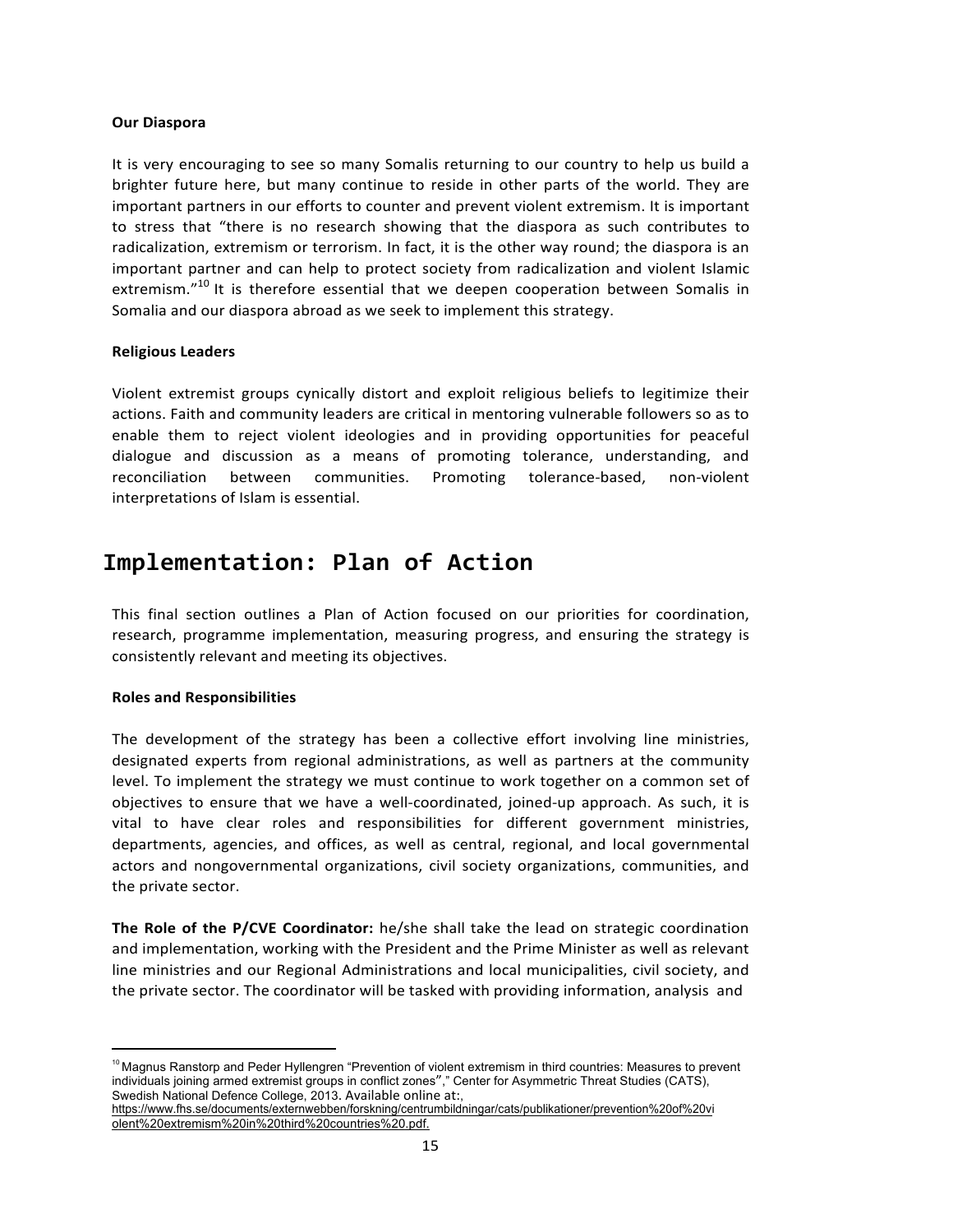guidance in support of efforts across the government and with our regional and international partners.

**The Roles of Line Ministries.** CVE is a cross-cutting issue that requires careful coordination across many of our institutions. The process of developing this strategy has benefitted from the active participation of line ministries and so too will they have an important role to play in implementing initiatives to prevent and counter violent extremism.

The Ministry of Women and Human Rights, for example, will bring its enterprise and network of contacts to bear in our efforts to reach out to women at the community level and also ensure that the human rights principles that are articulated at the beginning of this strategy are an integral part of its implementation. The Ministries of Education, Information, Youth and Sports, Religious Affairs, Health, Labour, and others all have their own specific part to play by working with their constituencies to implement the strategy. Furthermore, the Ministries of Justice and Internal Security have an important role to play in helping to ensure that they are coordinating on the P/CVE-relevant elements of their work, such as community policing or reintegration, and that their efforts are in line with the strategic approach articulated in this document. Each ministry also has mandated tasks (as noted by the Prime Minister in the Foreword to this document) related to the National Strategy and its related activities.

**The Roles of Regional Administrations as the designated CVE** coordinators will be to serve as lead focal point for their regions and work closely with the National P/CVE Coordinator with whom they will regularly share information and ensure that the strategy is implemented on the ground across the entire country. It will be a good practice to use this strategy as a blueprint for their own regions and to ensure that coordination is seamless among all relevant players at that level.

The Role of Non-Governmental Partners. Given the vital role that community groups and other civil society actors have to play in our efforts to prevent and counter violent extremism in Somalia, it is important to engage our non-governmental partners and allow them to contribute while at the same time maintaining their independence and integrity. Developing a co-ordination hub, which is elaborated in more detail below. This hub that will allow for the P/CVE Coordinator and other stakeholders to interact with nongovernmental will help to ensure that our efforts reach communities across the country.

#### **Monitoring and Evaluation**

Monitoring and evaluation is a crucial element of the National Strategy and its implementation. It is essential to take a proactive and empirical approach to how we are going to measure and demonstrate the impact of our work from the beginning all the way through to the end of any programs or projects undertaken (with each element having its own bespoke approach). We also need to monitor and evaluate to ensure accountability, enhance the effectiveness of future efforts, and make informed decisions about to whom to allocate precious resources.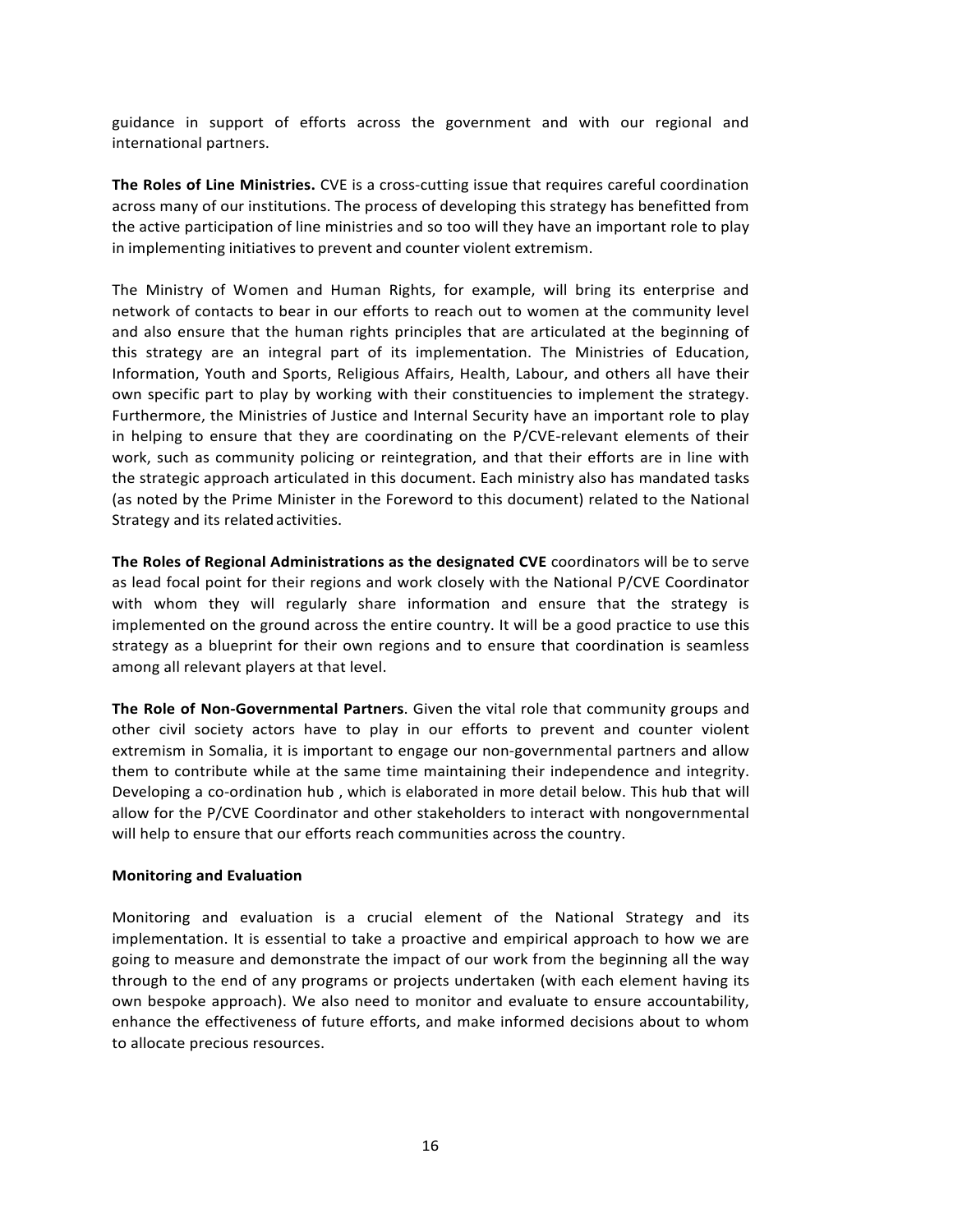#### **Recalibration**

Violent extremism is not a static phenomenon: neither is our strategic approach to the prevention and countering of it. We need to ensure that our strategy is always fit for purpose so we will continually recalibrate our efforts to address this complex problem. The National Strategy will be regularly updated based on assessments that evaluate our implementation efforts, measure the impact those efforts, account for new findings and data from research and take into consideration any significant changes that have occurred in the threat or information landscape. The recalibration cycle is illustrated below.



#### **Priorities**

No government has the capacity, including the necessary financial resources, to address the multiple and often complex issues related to preventing and countering violent extremism all at once. This is especially true in Somalia, where the security situation is improving but remains fragile since government revenues are still insufficient to support the costs of protecting citizens and rebuilding the country. We need to maximize the impact of every expenditure and ensure that we have clear priorities. This section outlines those key priorities.

#### **CVE Implementation Platform (CVE-IP)**

The CVE-IP will be overseen by the  $P/CVE$  Coordinator and supported by a staff of one deputy, an information officer, two researchers, and three administrative staff. The task of the CVE-IP will be to develop and maintain a hub for coordinating with relevant government stakeholders in line ministries and with the Regional Administrations, civil society, the international community and other relevant stakeholders.

The CVE-IP will work with the Ministry of Information to develop more dynamic strategic communications in support of the National Programme. This will include how we communicate our efforts around this strategy and the National Action Plan. This mechanism will need to be funded for a minimum 12 months and could allow for the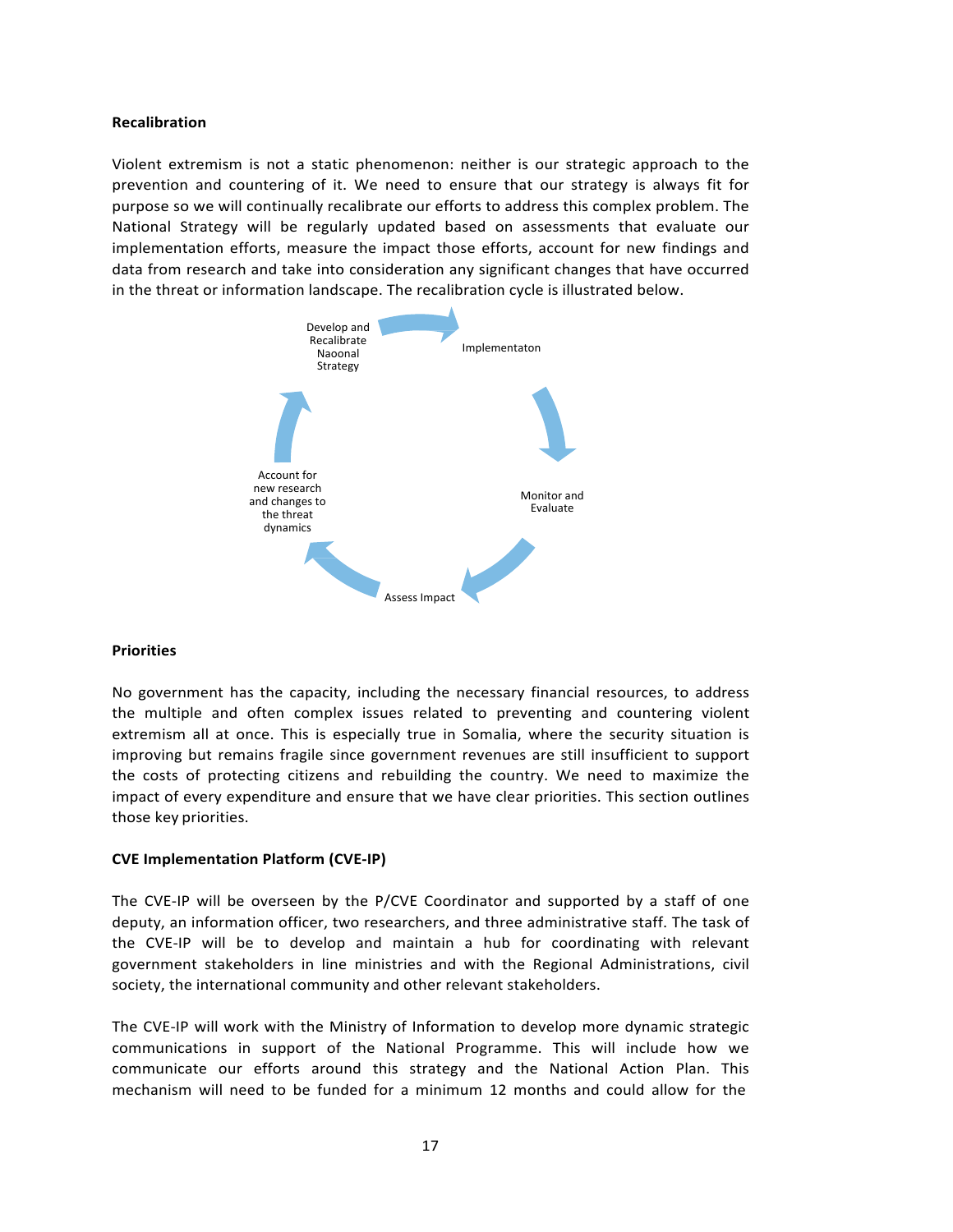development of CVE Center that would identify and train a more permanent staff structure for managing Somalia's CVE Strategy implementation and liaising with partners inside Somalia, across the Horn of Africa, and beyond. The CVE-IP would also conduct awareness raising activities and training seminars across the country providing, as necessary, an introduction to the interdependence of security, development, and governance; the multidimensional challenge of countering violent extremism; the different constructs of gender, culture, and religion; and the importance of strong state–society relations and engaged, resilient communities. This is key: not only is increased awareness likely to result in a better understanding of the problems faced at the community level, it could also help to build resilience in communities and increase support for the work of frontline officials and practitioners who implement CVE policies on a daily basis.

#### **Support for Governmental Stakeholders**

The process that led to the creation of this strategy needs to be supported in the Regional Administrations. The Presidents of each region should officially appoint a P/CVE Coordinator and resources should be raised and allocated to help them develop their own inclusive P/CVE strategies and accompanying implementation plans. There will be specific local drivers of violent extremism that require specific local responses. Regions are encouraged to use the National Strategy as a blueprint and also ensure that their coordinators regularly interact with the National P/CVE Coordinator to share best practices and lessons learned in an effort to achieve progress across the country.

Line ministries will also need support so that they can play their part in implementing the strategy. They must for example, have the resources to engage with their core constituencies: for example, the Ministry of Women and Human Rights can work with civil society groups who work with women and girls. This partnership will allow for awareness raising and project implementation to take place and furthers the intentions of this strategy to promote governmental and nongovernmental partnerships that can reach communities.

#### **Civil Society Hub**

Given the vital role that community groups and other civil society actors have to play in our efforts to prevent and counter violent extremism in Somalia, it is important to engage with our non-governmental partners and allow them to work with each other while maintaining their independence and integrity. There is a need for a platform or a hub for collaboration and coordination between civil society organizations and other community actors that are engaged in preventing and countering violent extremism  $(P/CVE)$  in across the country, independent from government. The primary objectives of this proposal are:

- 1) to ensure that civil society is constructively and regularly engaged by the Federal Government and regional administrations as well as donors, and other stakeholders in the design, implementation, and evaluation of P/CVE initiatives; and
- 2) to support the establishment and strengthening of cross-border CSO networks in order to enhance cooperation and deepen regional P/CVE capacities in the IGAD region.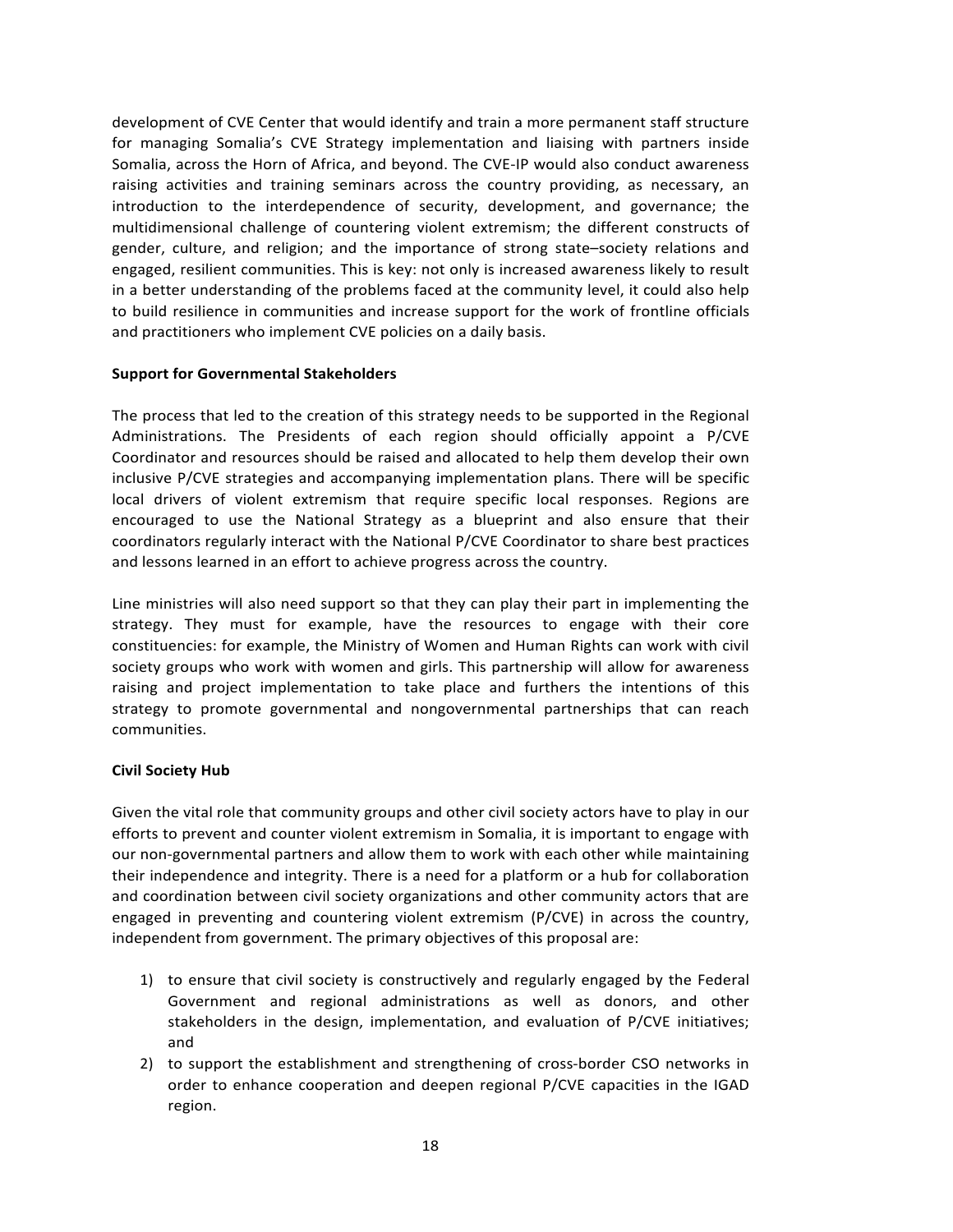### Short-Term Programme Support underwriting CVE project design, implementation and **evaluation**.

This support will enable us to design and implement a series of pilot projects on preventing/countering violent extremism initiatives at the regional, local, and national level. These should be undertaken in close coordination with relevant line ministries and other partners. Furthermore it is essential to offer contextually tailored and locally resonant responses to the threat of violent extremism. These should be designed to support key constituencies ranging from youth, women, diaspora, religious leaders, and others how can implement project involving and directed at different region health providers al administrations across the country. The projects will be selected through a competitive application process and regional partners will have primary responsibility for developing and implementing the project in consultation with and managed by Blueprint Somalia.

**Research** is key and a network of analysts with local knowledge and understanding will be required, drawing on macro-level data about global trends as well as local knowledge. This will inform our understanding of the phenomenon of violent extremism, the recruitment process and the most up-to-date and innovative methods of designing, implementing and evaluating rigorous evidence based initiatives. Our research should also feed into and draw from regional and global research networks and link with the work of the Somali Diaspora to generate a more complete understanding of the challenges and opportunities facing our communities.

**Strategic Communications** will also be at the heart of our implementation efforts. A competent team of experts is required to produce daily briefings and ensure that thoughtful messaging is appropriately disseminated in real time by credible messengers. This should utilize a range of platforms that harness a wide spectrum of media, ranging from digital, print, radio, and television as well as the use of more traditional locally generated outreach in schools, mosques and in other community fora.

**Program and Project Support**. In addition to the priorities listed above there is also the need for wider program support to enable the implementation of the National Strategy and National Action Plan. This programming will be informed and guided by this strategy. It will identify and prevent violent extremism by addressing its structural and ideological drivers, empowering local communities, and building enduring partnerships among governmental and nongovernmental stakeholders that are able to communicate effectively. The following efforts provide an example of some the programming that will need to be supported in the near term.

- **Education programs** that focus on helping young people to be better equipped to resist the pull factors that may draw them towards radicalization and recruitment into violent extremism. These could encourage a deeper understanding of the peaceful message of Islam, enhance their understanding of national history and identity, and also encourage creative and critical thinking.
- **Support for victims and survivors of violent extremism** that amplifies the voices of victims and their stories that expose the brutality and hypocrisy of violent extremist groups and their narratives. Appropriate measures to protect the rights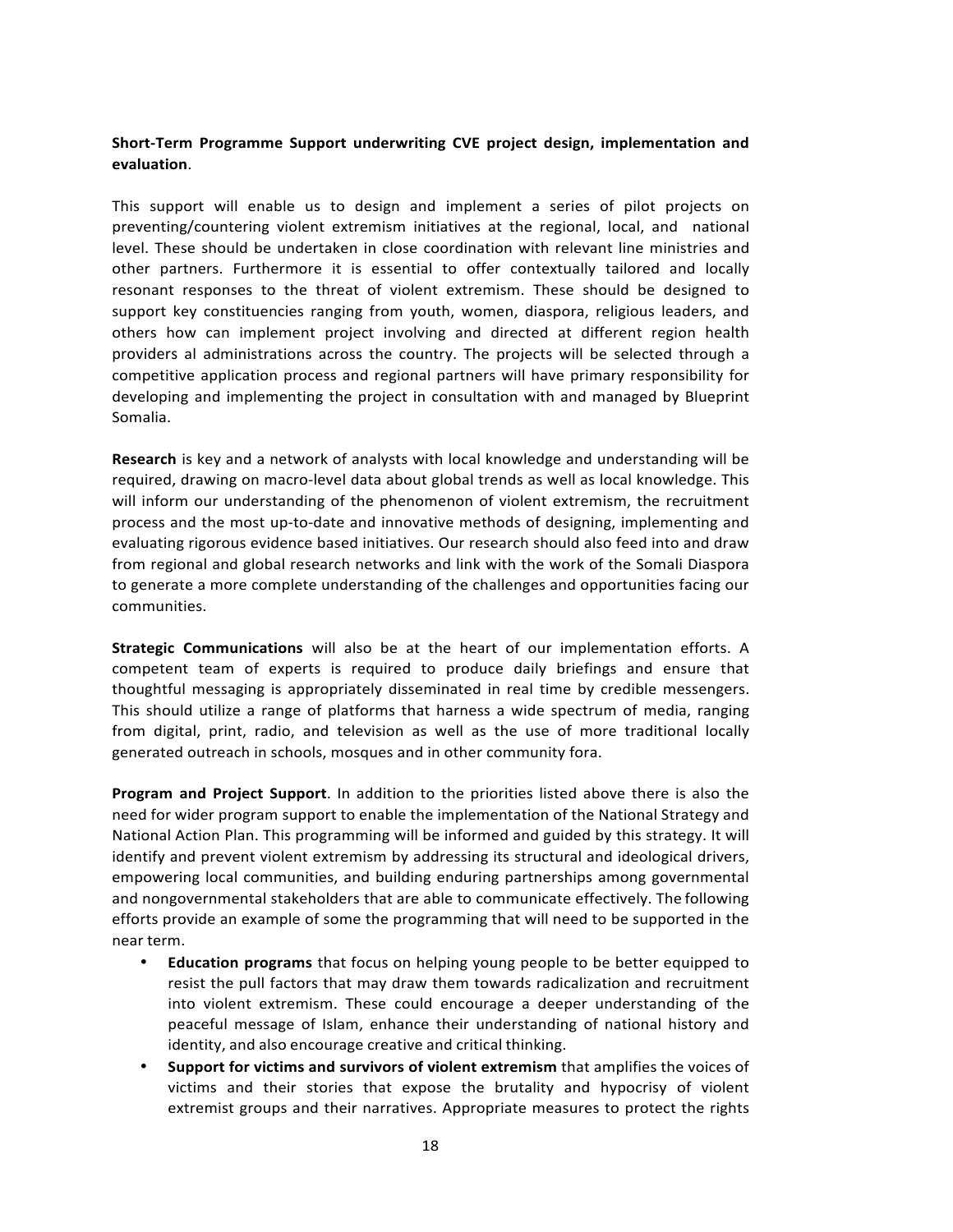of victims should be strengthened, and their safety, privacy, and physical and psychological well-being should be ensured.